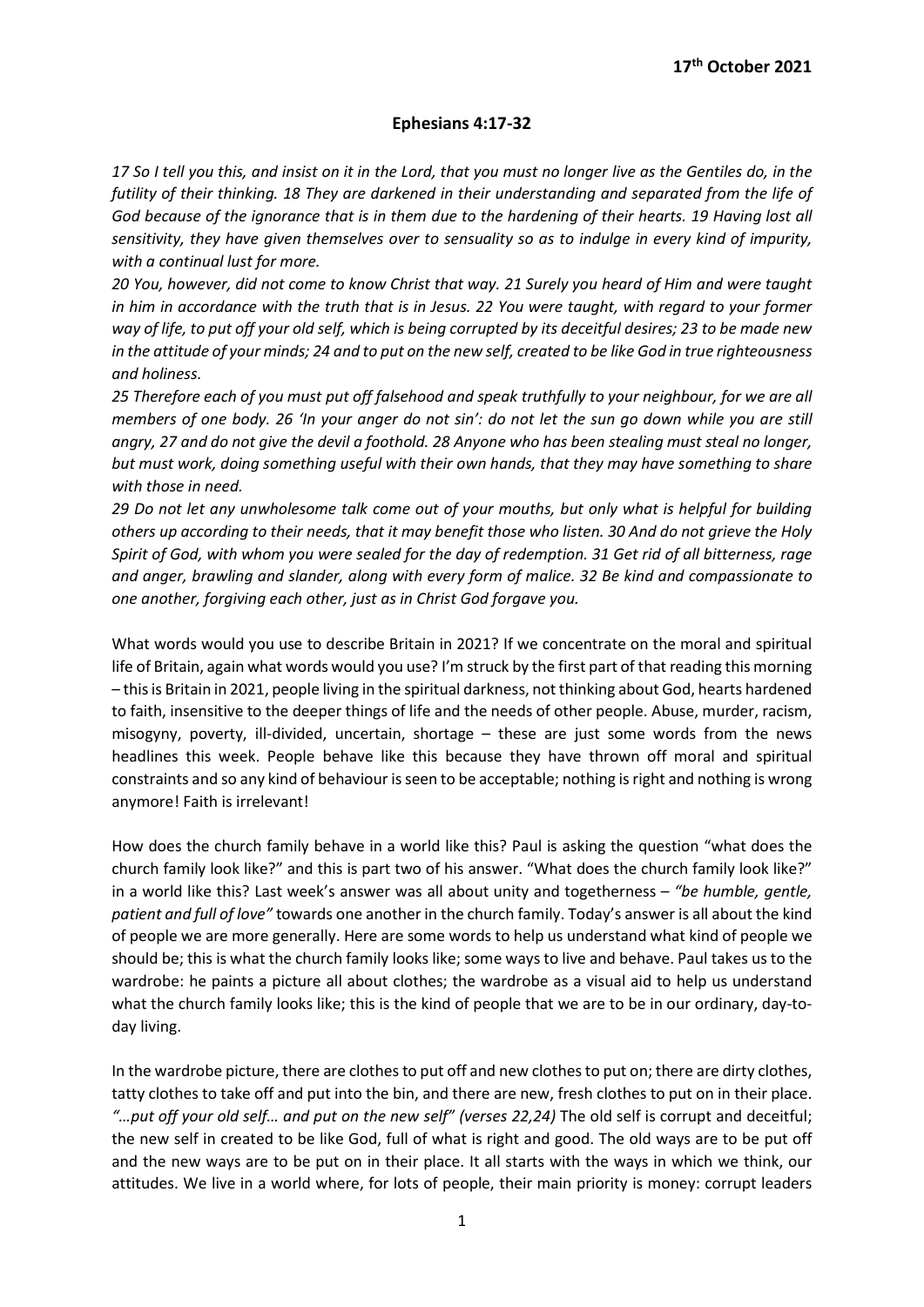build up huge secret bank accounts by stealing from their people; some people are driven to work all the hours they can just to enhance their bank balance and have more. Love money – that's an attitude! There are other ways of thinking that, when you listen to Jesus, He tells us to change. Love God, love other people – for Jesus this is a better way of thinking. Put off the old, put on the new. It all starts with having good attitudes.

Paul gives us 5 examples: here is a kind of behaviour to put off, and something to put on in its place. We have to presume that all of these were to be found in the church family in Ephesus and needed sorting out. There are ways to put off and there are new ways to put on.

Example no.1: Stop telling lies and speak the truth in love. "A little white lie never hurt anyone" but where does the boundary line fall between the "little white lie" that doesn't hurt and the lie that changes lives and breaks relationships? Telling lies becomes a habit; it is much better to love the truth, to speak the truth in a spirit of love. Put off the old way and put on the new. Speak the truth in love.

Example no.2: be angry if you need to be, but don't let it turn into resentment. At times, it is right to be angry. We are hurt, even a victim of abuse and that leaves us angry; being angry is the other side knowing what is right! But when you are angry with a friend, don't let it fester; when anger is allowed to fester, it becomes deep and bitter resentment. "Don't let the sun go down while you are still angry."

Example no.3: Don't steal, but work hard, doing something useful and helpful. Some of the new Christians in Ephesus would have been people with a dodgy past. Some were criminals, thieves and robbers; they needed to deal with their past and get rid of their desire to steal and the habit of stealing. Instead, they are to work and to use their time, energy and skills to help other people. Here is a whole new way of thinking and being, away from being selfish and greedy, to spend time and energy caring for others.

Example no. 4: Don't use bad language, but let your words be helpful to other people. The power of words is enormous. Words can carry abuse; they can be full of venom; they can be corrupt and deceitful; words can destroy someone completely. On the other hand, words can encourage someone who is feeling low; words can share love; words can tell someone how wonderful they are; words can build others up and care for them in their time of need. Which is better? Which is Jesus' way?

Example no 5: brings together a whole set of bad behaviours towards other people that we should put off, to be replaced by a set of good behaviours that make us more and more like Jesus. This is all about the way we treat one another: "bitterness, rage, anger, brawling, slander, malice – what was the church in Ephesus like? Were the new Christians carrying on as they did before their conversion? "Be kind, compassionate, forgiving" is a totally new way of thinking, of being, of relating to one another. Imagine the impact: the brawler is kind; the man who had been full of rage is full of compassion. What would people see?

This all sounds so easy: a new way to think and a new way to behave. But of course, it is never quite so easy in practice. We are a work in progress. Even those of us who have been working at this for 40 or 50 years as Christian disciples, we are still a work in progress. We have a situation to deal with; we deal with it well on Tuesday; we're faced with the same situation on Thursday, but on Thursday we deal with it badly; one step forward, one step back! We pick ourselves up, repent of our mistake and next time try to deal with it better. We know we should forgive, but we find bitterness and resentment